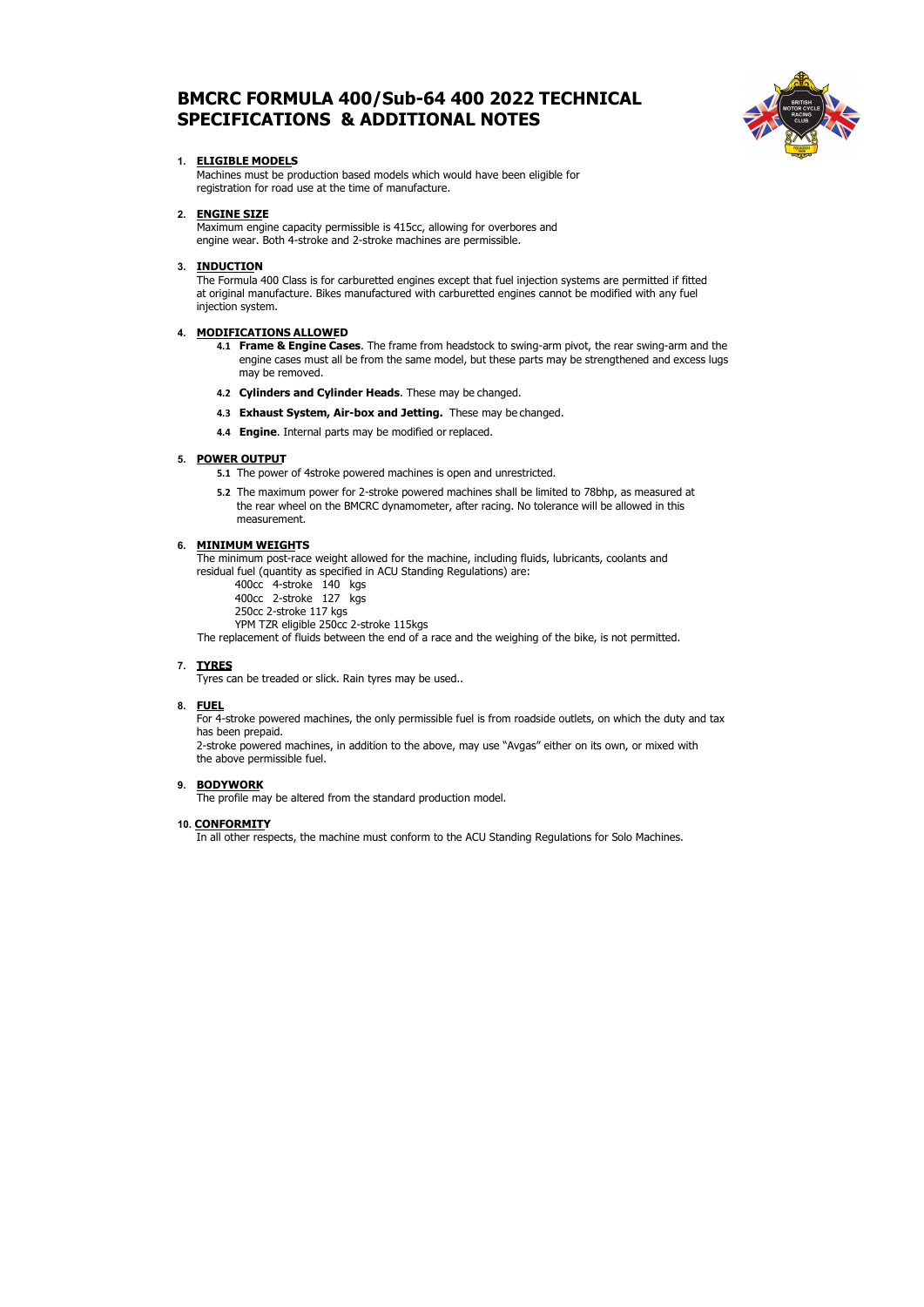#### **11. FORMULA 400 Sub-64 bhp Class**

This class is run as a separate class within the Formula 400 to encourage participation by riders with stock bikes, but it is accepted that due to the age of most eligible bikes, it is impossible to simply state that bikes should be as manufactured. The following specific rules apply in addition to the regulations above:

#### **11.05 YPM TZR 250**

Any TZR250 conforming to Current YPMRC Regulations are eligible to enter the Sub-64 Class

#### **11.1 POWER OUTPUT**

Maximum permitted power of 2-stroke and 4-stroke machines is strictly limited to **64bhp** as measured **post-race** at the rear wheel on the BMCRC Dynamometer. No tolerance is allowed to this measurement.

## **11.2 MODIFICATIONS**

- **11.2.1 Ignition**. Standard Fitment ignition module or aftermarket are permitted, however any aftermarket ECU must not have the ability store more than 1 ignition map. (if in doubt please contact class rep or BMCRC Technical)
- **11.2.2 Coils.** Stick Coils are permitted
- **11.2.3 Quick shifters.** These are not allowed, Ignition interrupters are also not allowed.
- **11.2.4 Wheels.** Any standard fitment OE wheels of similar construction and material to that of the original bike permitted.

Exotic Lightweight wheels e.g. Magnesium/Forged/Carbon are forbidden.

#### **11.2.5 Front Forks and Suspension.**

- Fork type is Open
- Any OEM production fork may be fitted.
- Radial caliper type forks are permitted.
- Fork springs may be replaced, and after market damper kits or valves may be installed
- Fork caps may be modified or replaced to allow external adjustments.
- **11.2.6 Brakes.** 
	- Radial Calipers are permitted.
	- Any Production front caliper allowed.
	- The front master cylinder may be replaced with an alternative.
- **11.2.7 Intake.** Carburettors as originally produced for that model of bike by the manufacturer must be retained, airbox and jetting may be changed.
- **11.2.8 Others**. All other modifications as per the main championship class regulations.

#### **11.3 ENTRY TO THE CLASS**

- **11.3.1 Entry** to this class will also score in the main Formula 400 Championship.
- **11.3.2 Declaration.** When submitting an entry for the Formula 400 Class, riders and/or entrants who wish to participate in the Sub-64 Championship, must declare their intention to do so.
- **11.3.3 Pre-Race Compliance Test.** Before competing in their first race of the year in this class, riders are required to submit their machine for power output measurement on the BMCRC Dynamometer, where-by the measurement does not exceed **64bhp** (no tolerance) the bike will be eligible for Sub-64.
- **11.3.4 Pre-Race Compliance Test Result.** The result will be recorded by BMCRC Technical Official and, if the compliance test was passed, compliance marks and/or stickers may be attached as decided by the BMCRC Technical Official. The result will also be reported to the BMCRC Race Office.
- **11.3.5 Post-Race Compliance Test.** After any race, one or more Formula 400 Sub-64 machines may be randomly required to have their bike's power output measured at the rear wheel on the BMCRC Dynamometer.
- **11.3.6 Distinguishing bikes on track.** Riders in the Sub-64 Class are requested to colour their rear seat units bright orange, or attach an orange Sub 64 sticker that is clearly visible from the rear. This is in order to clearly distinguish a Sub-64 bike when on circuit to any approaching rider.

#### **11.3.7 Non Compliance Penalty.**

**11.3.7.1 Exclusion from Results.** Any bike that exceeds the 64bhp limit will be reported to the Clerk of the Course, for the purpose of exclusion from the results of the Sub-64 class in that race. However, points will still be eligible for the MainChampionship.

**11.3.7.2 Disputed Measurements and Appeals.** Measurements, including those from the BMCRC Dynamometer, are statements of fact, and as such are final and not disputable nor appealable. Request for retesting to verify a measurement allowed.

**11.3.7.3 Restricted Further Competition.** If a machine has failed a power measurement test, it will not be entitled to compete in the Formula 400 Sub-64 class again, until it has been retested and passed the **64bhp** limit (same as the Pre-Race Compliance Test) limit on the BMCRC Dynamometer. This eligibility must then be communicated by the Technical Official to the Race Office at least **one hour** before the next Sub-64 class race. Again, it is the rider's sole responsibility to ensure the compliant measurement is obtained in time to be provided to Race Office.

- **11.3.8 Persistent Non Compliance.** If a rider and/or same machine fails post-race power measurement **3 times** during a race season, they will then be excluded from the Sub-64 Championship for the whole season. However, points for the Main Championship will remain unaffected.
- **11.3.9 Retesting**. It should be noted that riders may have to wait for Formula 400 Sub-64 tests if the Technical Officers are engaged in post-race power measurements of other classes. BMCRC will not normally charge for re-tests for compliance verification, but to deter abuse of this facility, the Technical Officials may impose a charge at their discretion.